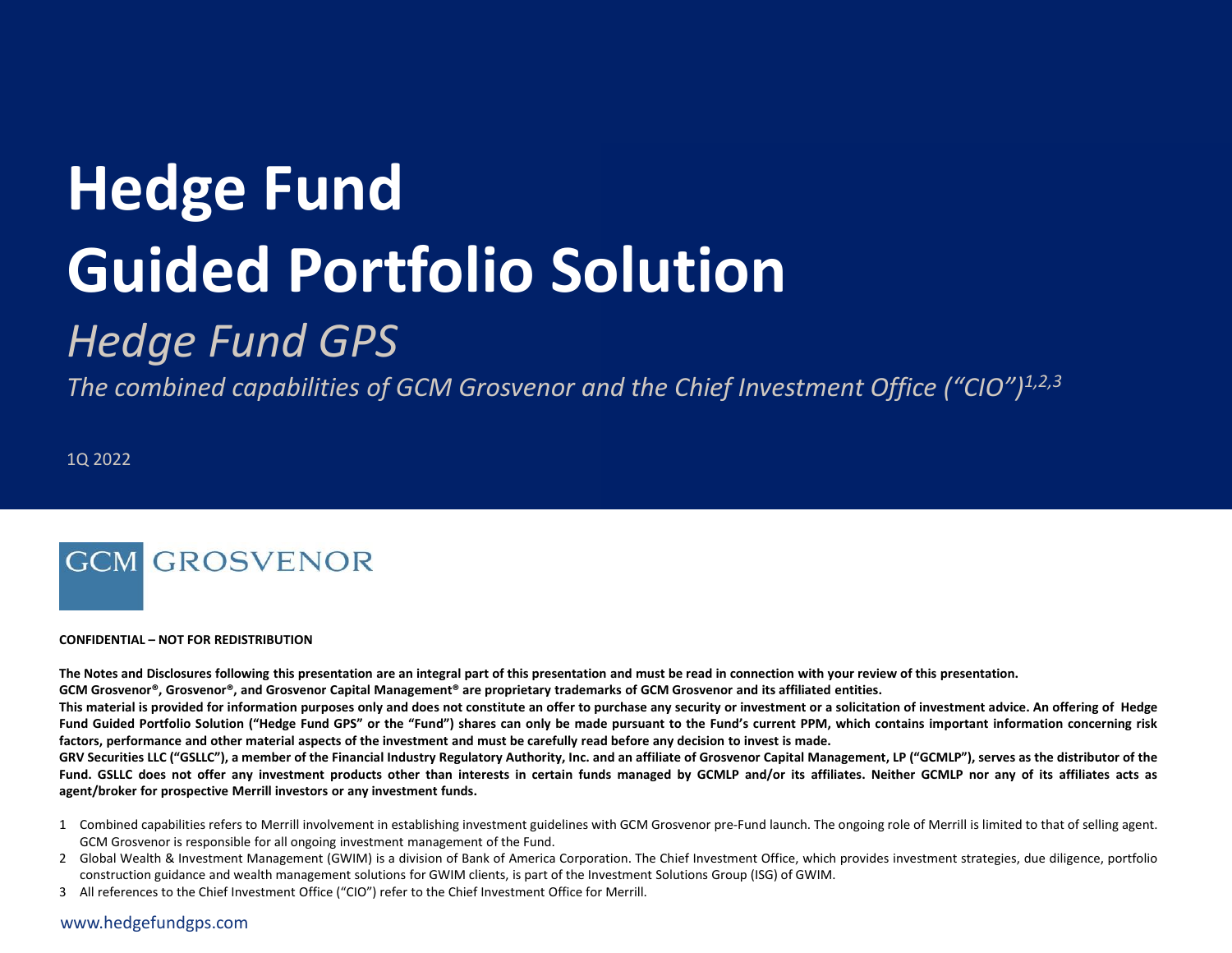## Hedge Fund GPS

**A single ticket allocation to an actively managed hedge fund portfolio created by GCM Grosvenor, aligned with CIO guidance1,2,3**



Access to **lower fees** obtained by GCM Grosvenor from its network of hedge funds



**Dynamically invested** across limited number of hedge fund managers



Seeks to provide **differentiated returns** and **asset class outperformance**



**Seeks to complement and diversify exposure** within total portfolio

- 1 Merrill involvement is limited to establishing investment guidelines with GCM Grosvenor pre-Fund launch. The ongoing role of Merrill is limited to that of selling agent. GCM Grosvenor is responsible for all ongoing investment management of the Fund.
- 2 Global Wealth & Investment Management (GWIM) is a division of Bank of America Corporation. The Chief Investment Office, which provides investment strategies, due diligence, portfolio construction guidance and wealth management solutions for GWIM clients, is part of the Investment Solutions Group (ISG) of GWIM.
- 3 All references to the Chief Investment Office ("CIO") refer to the Chief Investment Office for Merrill.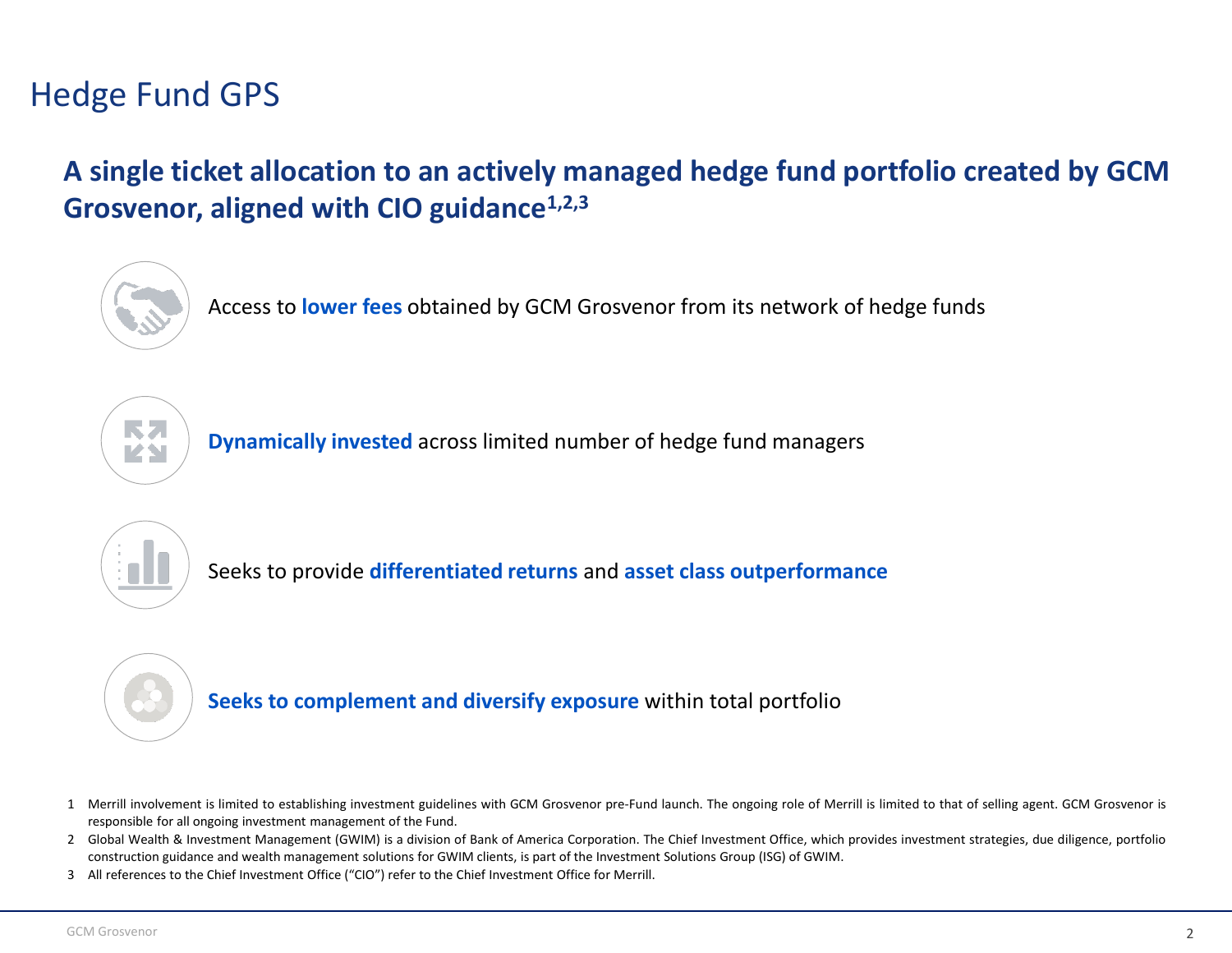#### Minimizing Negative Returns – The Journey Matters

#### *Same Annualized Return — Different Result*

Substantial negative returns make it more difficult to recover portfolio value and achieve portfolio growth. Lower volatility can be a useful tool to mitigate losses.





Year 1: 10% Loss | Year 2: 10% Gain Starting Total: \$100 | **Ending Total: \$99**



For illustrative purposes only. Not meant to imply that any investment will achieve any specific return or avoid losses.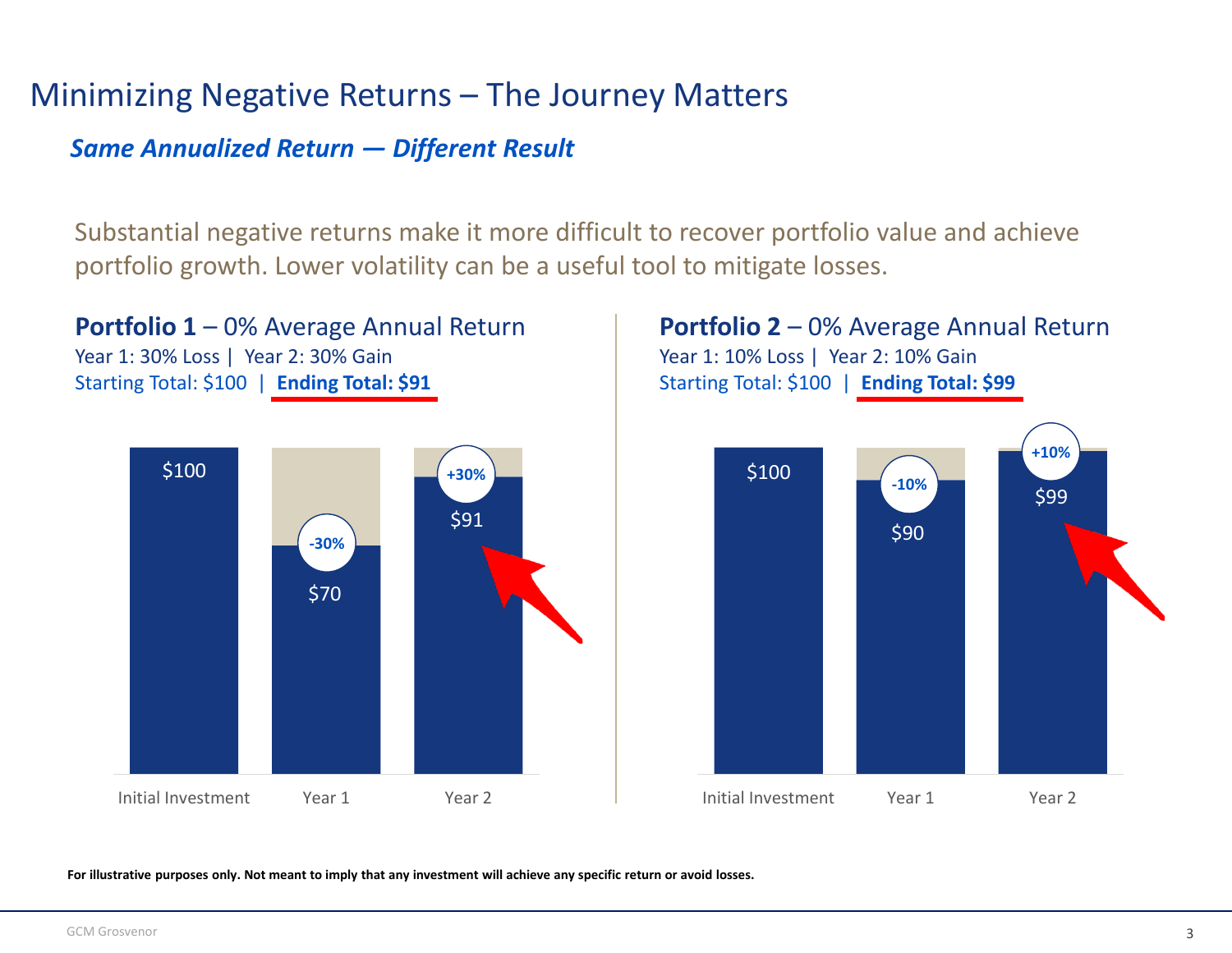#### About Hedge Fund GPS

#### Key highlights

#### **Quarterly liquidity<sup>1</sup> Favorable fee terms 1099 tax reporting**

Upon approximately 65 days' notice

Sought with underlying funds

#### Strategy allocation $2,3$

Hedge Fund GPS utilizes a mix of hedge fund strategies



A full discussion of fees is included in the Fund's prospectus. Diversification does not ensure a profit or protect against loss in declining markets. "AI" refers to alternative investments.

- 1 The Fund will from time to time offer to repurchase Shares pursuant to written tenders by Shareholders at such times, typically quarterly, and on such terms as may be determined by the Board of Trustees in its sole discretion. There is no guarantee that the fund will offer to repurchase shares quarterly. If an offer to repurchase is oversubscribed, the Fund will repurchase only a pro rata portion of the Shares tendered, unless the offer is increased and extended. A Shareholder who tenders for repurchase only a portion of such Shareholder's Shares will generally be required to continue to own Shares having a net asset value not less than \$10,000. Repurchases of Shares are subject to restrictions, conditions, and limitations, as more fully **described in the Fund's prospectus.**
- 2 Figures are based on the Fund's portfolio as of January 1, 2022. Managers and allocations will change over time. Utilizing these strategies involves investment risks, including the possible **loss of principal.**
- 3 Strategy categories source: Hedge Fund Research, Inc. (HFR).
- 4 "Cash & Other" may include: cash, bank loans, net receivables/payables, accrued fees and expenses, residual positions with underlying funds from which the Fund has redeemed, foreign exchange hedges, general trades, and aggregated prior period adjustments ("APPA").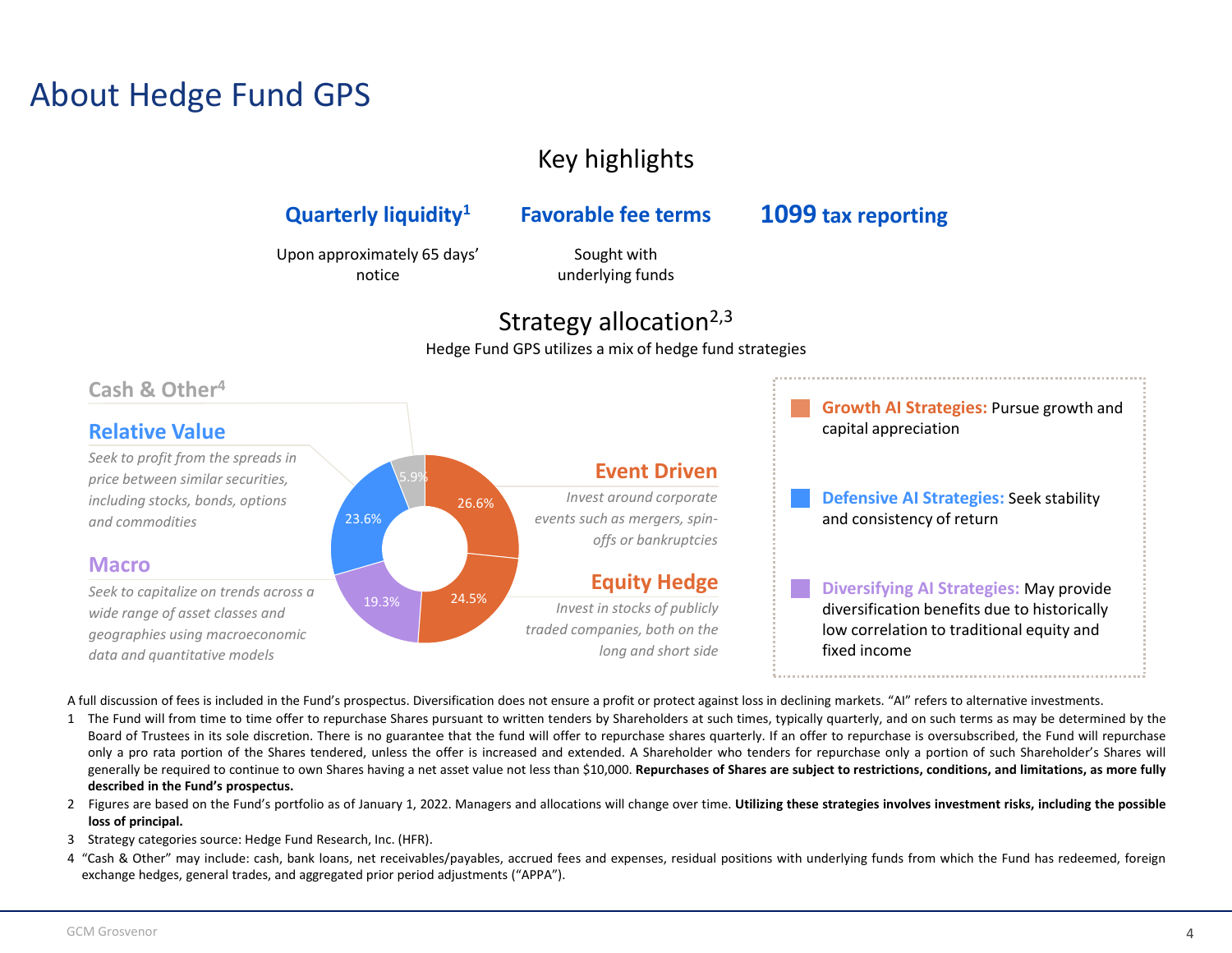### Composition of the Portfolio



1 "Cash & Other" may include: cash, bank loans, net receivables/payables, accrued fees and expenses, residual positions with underlying funds from which the Fund has redeemed, foreign exchange hedges, general trades, and aggregated prior period adjustments ("APPA").

Figures are based on the Fund's portfolio as of January 1, 2022. Funds and allocations will change over time. Utilizing these strategies involves investment risks, including the possible loss of **principal.**

Strategy categories source: Hedge Fund Research, Inc. (HFR).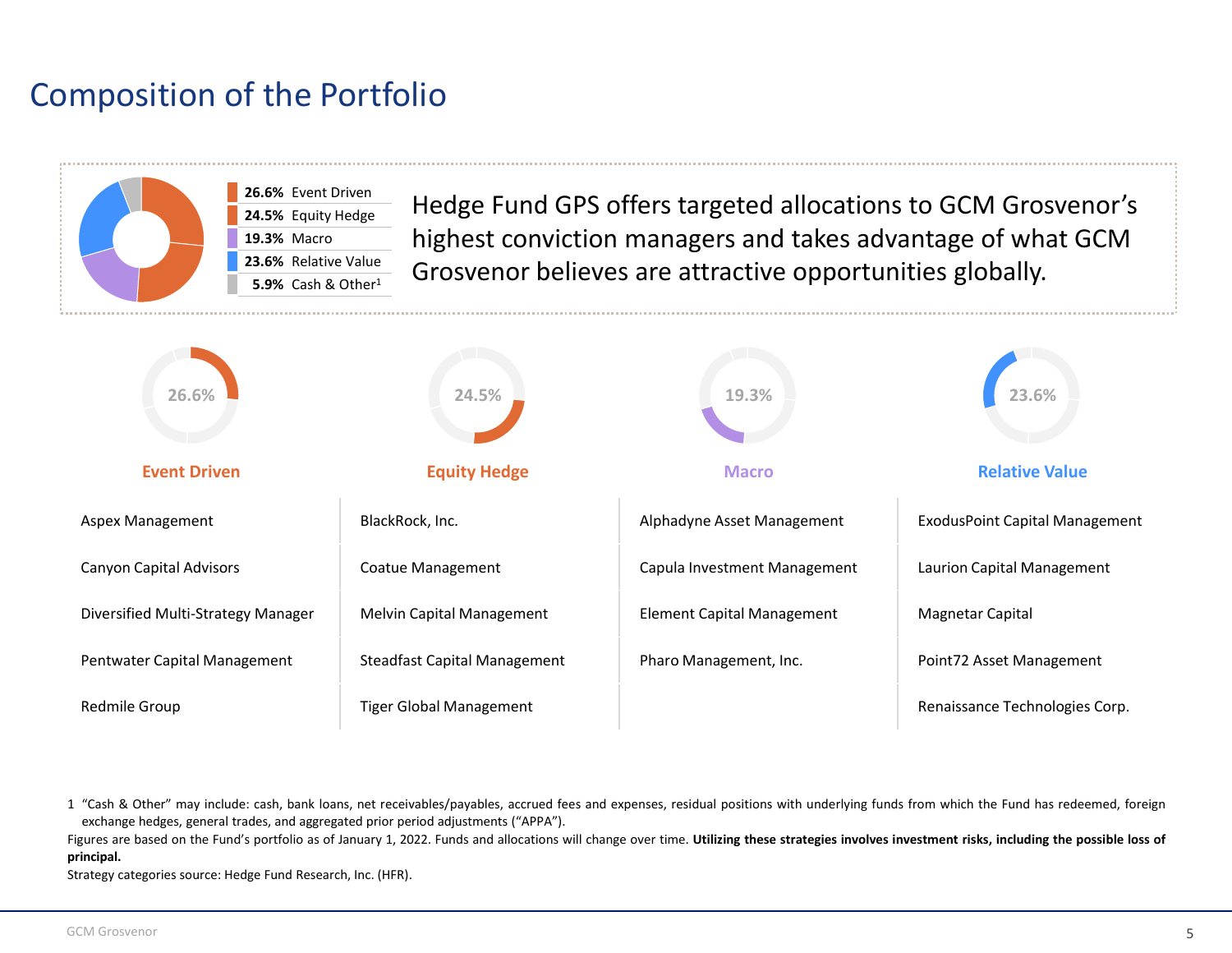#### GCM Grosvenor

#### **One of the world's largest and most diversified independent alternative asset management firms**



#### *A leading global provider of investment management services for hedge fund programs*



Investment professionals dedicated to absolute return strategies

#### **3000+**

Funds tracked on our database:

Our Investment team maintains strategy peer groups and datasets upon which funds can be quantitively compared and evaluated

#### **1500+**

Meetings with managers in 2020:

Our Research teams are diversified by sector, strategy, and geography

**170**

Invested portfolio funds

Access to capacity-constrained or closed funds

1 Including \$27 billion in assets managed by Grosvenor Capital Management, L.P., the Fund's investment adviser. Employee data as of January 1, 2022. AUM data as of September 30, 2021. Invested portfolio funds data as of January 1, 2021. The GCM Grosvenor Operational Due Diligence team is included in the Investment professionals count.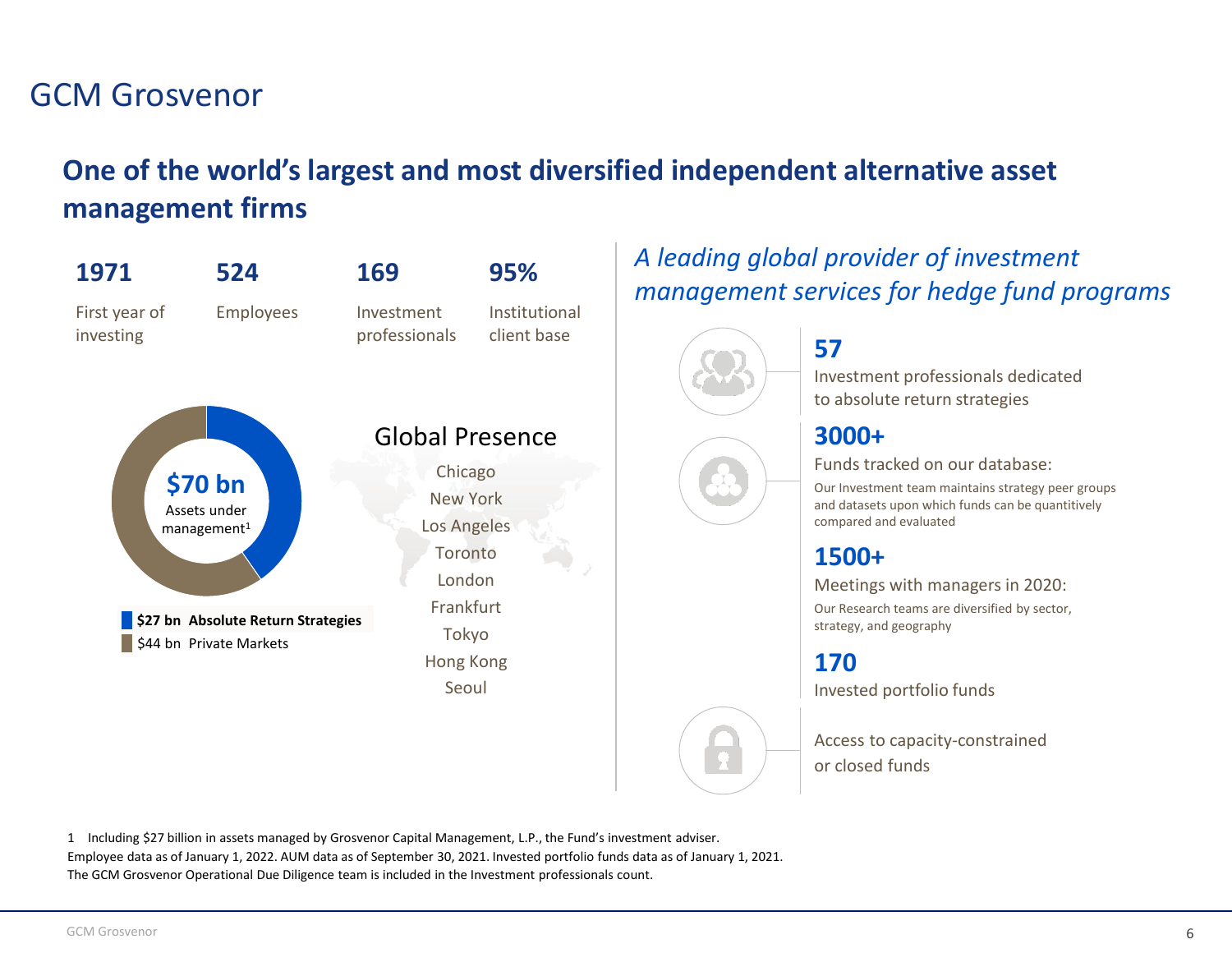#### GCM Grosvenor Investment Process

#### **Portfolio design Sourcing Sourcing Bullet Controller Sourcing Portfolio Bullet Controller Bullet Controller Bullet Controller Bullet Controller Bullet Controller Bullet Controller Bullet Controller Bullet Controller Bulle construction Active portfolio management Ongoing updates to Merrill Reflective of CIO**<sup>1</sup>**,**<sup>2</sup> **investment guidelines**<sup>3</sup> › Based on investment strategy developed by the Chief Investment Office for Merrill and **Strategy and regional verticals** › Deep, global coverage teams › 57 investment **Small and nimble Investment Committee** › Manager meetings & calls › Qualitative assessment **Investment structuring and execution** › Ability to create customized mandates › Seek to achieve **Dedicated portfolio teams** › Monthly portfolio review and rebalancing › Ongoing due diligence of hedge fund managers and funds › Monthly performance reporting › Quarterly Merrill / GCM Grosvenor calls › Onsite due diligence meetings

- › Quarterly investment commentary
- › Strategy outlook
- GCM Grosvenor
- › Best ideas portfolio
- › Diversified across hedge fund strategies
- › Flexible framework based on the Chief Investment Office for Merrill's long-term outlook while allowing for tactical tilts
- professionals with 11 years' average of experience
- $\rightarrow$  Frequent meetings for idea generation
- and quantitative analysis
- › Reference checks and background investigations
- preferred economics with managers
- › Investment selection & sizing
- › Portfolio risk analytics

#### Competitive advantages

**Independent due diligence** Separate due diligence processes for investment, risk and operations, with two-pronged approval by GCM Grosvenor's Investment Committee and Operations Committee Access to what GCM Grosvenor considers the most attractive investment opportunities with some of the most skilled managers, globally, including capacity-constrained or closed managers **Sourcing expertise**

**Balanced approach** Top-down asset allocation combined with deep, bottom-up investment, fund and manager due diligence

Employee data as of January 1, 2022.

1 Global Wealth & Investment Management (GWIM) is a division of Bank of America Corporation. The Chief Investment Office, which provides investment strategies, due diligence, portfolio construction guidance and wealth management solutions for GWIM clients, is part of the Investment Solutions Group (ISG) of GWIM.

2 All references to the Chief Investment Office ("CIO") refer to the Chief Investment Office for Merrill.

3 Merrill involvement is limited to establishing investment guidelines with GCM Grosvenor pre-Fund launch. Ongoing role of Merrill is limited to selling agent. GCM Grosvenor is responsible for all ongoing investment management of the Fund. Risk management, diversification and due diligence processes seek to mitigate, cannot eliminate risk, nor do they imply low risk. There can be no assurance that any Fund will achieve its objectives or avoid substantial losses.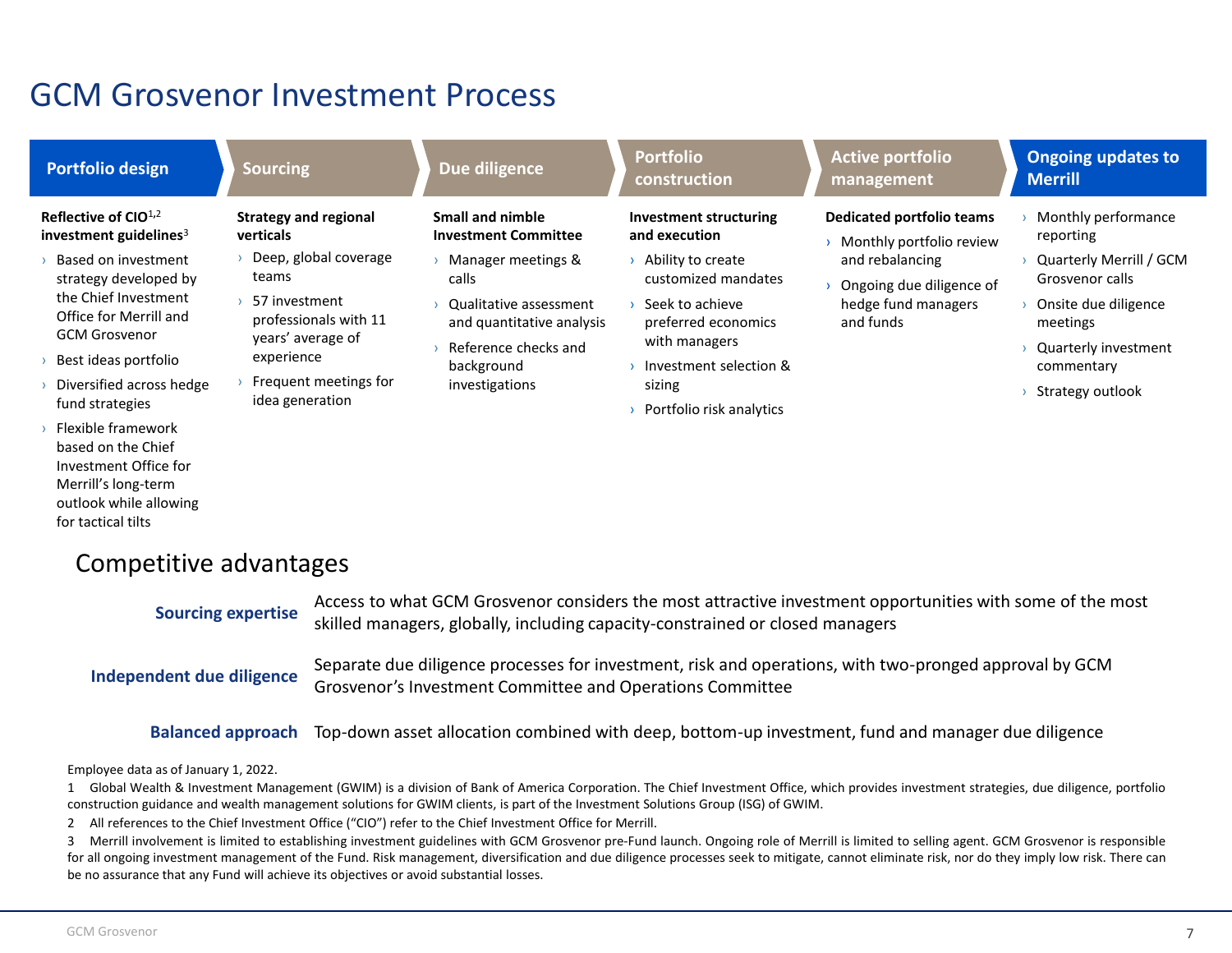#### Terms

| Eligible investors                                     | Accredited Investors <sup>1</sup>                                                                                                 |                                    |
|--------------------------------------------------------|-----------------------------------------------------------------------------------------------------------------------------------|------------------------------------|
| Tax reporting                                          | 1099 Regulated Investment Company                                                                                                 |                                    |
| Subscriptions frequency                                | Monthly                                                                                                                           |                                    |
| Minimum investment                                     | \$25,000                                                                                                                          |                                    |
| Redemptions <sup>2</sup>                               | Quarterly tenders, subject to board discretion (approximately 65 days' notice)                                                    |                                    |
| Lock-up period                                         | None                                                                                                                              |                                    |
| Fund structure                                         | <b>Delaware Trust</b>                                                                                                             |                                    |
| Professional relationships                             | Administrator: BNY Mellon Investment Servicing (U.S.) Inc.<br>Legal Counsel: K&L Gates LLP<br>Auditor: PricewaterhouseCoopers LLP |                                    |
| Advisory, servicing and distribution fees <sup>3</sup> | Class A Shares (Brokerage)<br>1.40%                                                                                               | Class I Shares (Advisory)<br>0.65% |

1 "Accredited Investors" is defined in Regulation D under the Securities Act of 1933.

- 2 The Fund will from time to time offer to repurchase Shares pursuant to written tenders by Shareholders at such times, typically quarterly, and on such terms as may be determined by the Board of Trustees in its sole discretion. There is no guarantee that the fund will offer to repurchase shares quarterly. If an offer to repurchase is oversubscribed, the Fund will repurchase only a pro rata portion of the Shares tendered, unless the offer is increased and extended. A Shareholder who tenders for repurchase only a portion of such Shareholder's Shares will generally be required to continue to own Shares having a net asset value not less than \$10,000. Repurchases of Shares are subject to restrictions, conditions, and limitations, as more fully **described in the Fund's prospectus.**
- 3 Investors purchasing may be charged a transaction fee on the investor's aggregate purchase, assessed by a financial intermediary and in addition to the investor's aggregate purchase. The Fund offers Class A Shares and Class I Shares, which are subject to different fees and expenses and will have different investment performance as a result. Class A Shares and Class I Shares are available only through specific distribution channels, and a specific share class may not be available to all investors. The Fund pays a 55 bps investment advisory fee to GCMLP and a 10 bps administrative services and sub-accounting fee to Merrill based on the assets of both Class A Shares and Class I Shares, subject to some exclusions. In connection with Class A Shares, the Fund pays Merrill a 75 bps distribution and service fee. Fees and expenses are more fully described in the Fund's prospectus.

The Fund bears reasonable expenses incurred in connection with the Fund's organization. The Fund also bears its operational costs, including GCM Grosvenor's out-of-pocket expenses associated with identifying, making and monitoring investments, as well as costs associated with insurance, reporting, taxes (if any), legal and accounting costs, and the costs of any audits.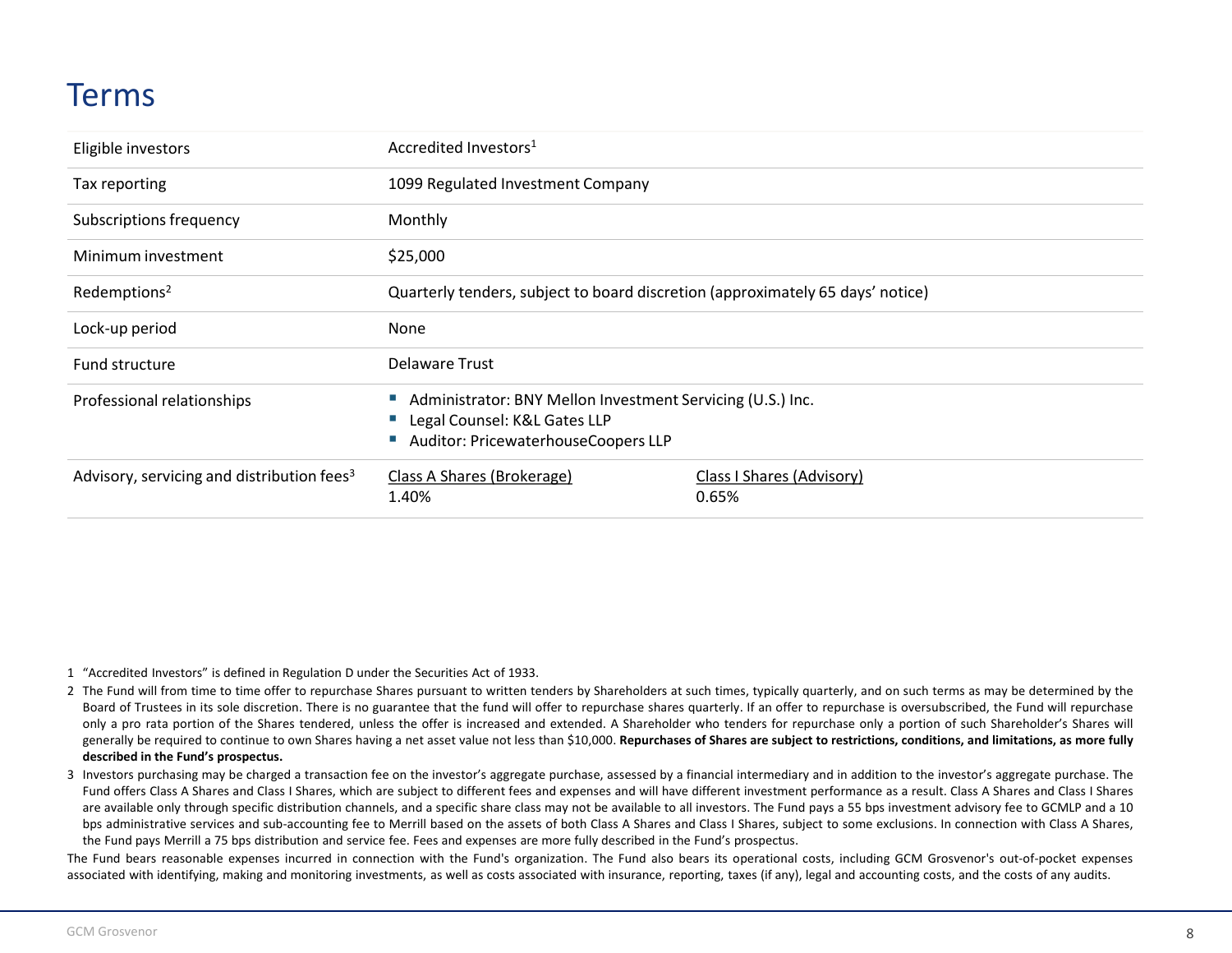## Appendix Notes and disclosures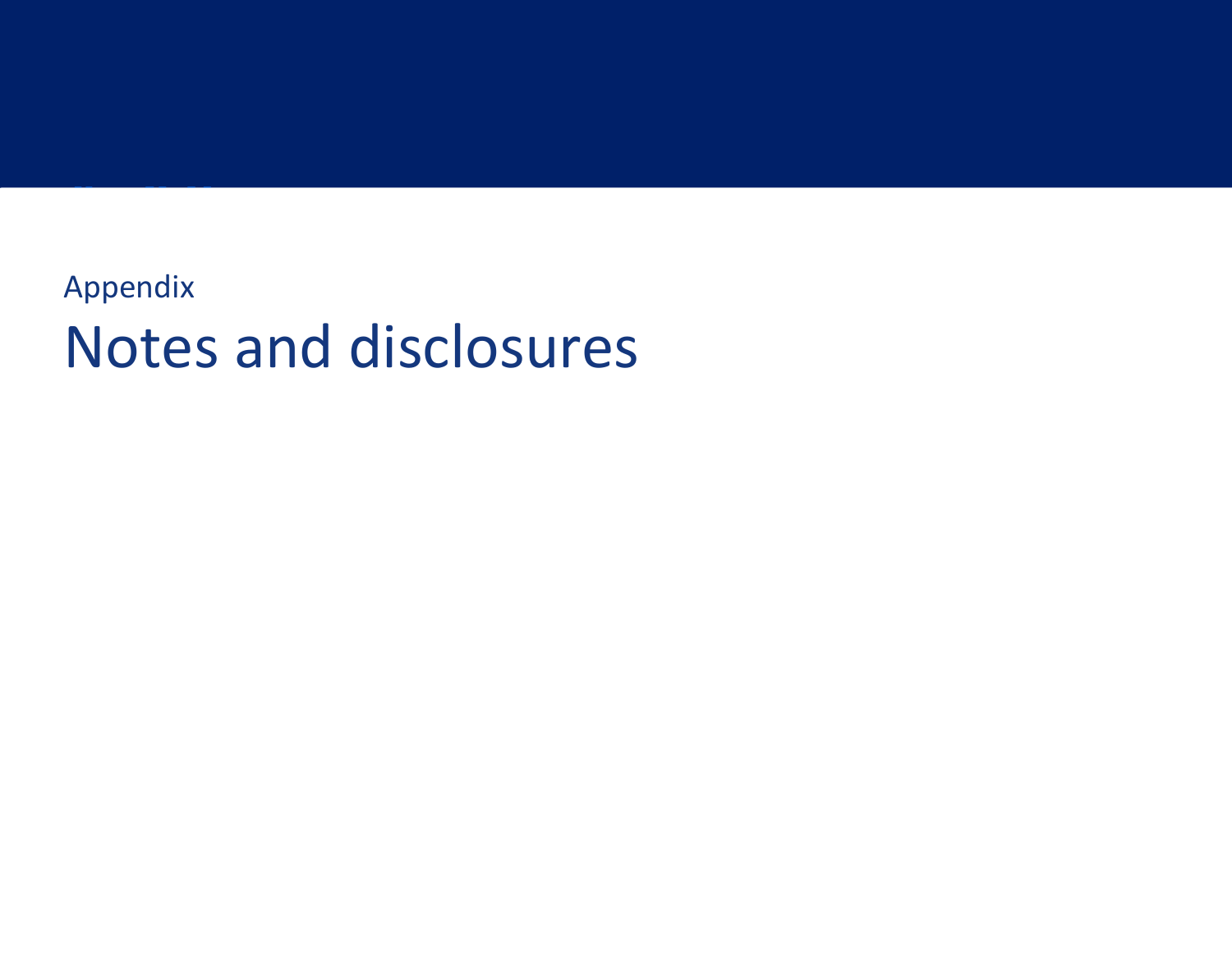### Hedge Fund Guided Portfolio Solution (1 of 2)

Grosvenor Capital Management, L.P. ("**GCMLP**") serves as investment adviser of Hedge Fund Guided Portfolio Solution (the "**Fund**"). The Fund invests substantially all of its assets in investment funds ("**Investment Funds**") managed by third-party investment management firms ("**Investment Managers**"). GCMLP, together with its affiliates comprise GCM Grosvenor (NASDAQ: GCMG). GCM Grosvenor is a global alternative asset management solutions provider across private equity, infrastructure, real estate, credit, and absolute return investment strategies.

This presentation is general in nature and does not take into account any investor's particular circumstances. Receipt of this presentation should not be considered a recommendation with respect to the purchase, sale, holding or management of securities or other assets. This presentation is neither an offer to sell, nor a solicitation of an offer to buy shares of the Fund ("**Shares**") or interests in any Investment Fund in which the Fund invests. An offer to sell, or a solicitation of an offer to buy, Shares of the Fund, if made, must be preceded or accompanied by the Fund's current Prospectus (which, among other things, discusses certain risks and other special considerations associated with an investment in the Fund). Before investing in the Fund, you should carefully review the Fund's current Prospectus. Each prospective investor should consult its own attorney, business advisor and tax advisor as legal, business, tax and related matters concerning an investment in the Fund.

#### PAST PERFORMANCE IS NOT NECESSARILY INDICATIVE OF FUTURE RESULTS, AND THE PERFORMANCE OF THE FUND COULD BE VOLATILE. AN INVESTMENT IN THE FUND IS SPECULATIVE AND INVOLVES SUBSTANTIAL RISK (INCLUDING THE POSSIBLE LOSS OF THE ENTIRE AMOUNT INVESTED). NO ASSURANCE CAN BE GIVEN THAT THE FUND WILL ACHIEVE ITS OBJECTIVES OR **AVOID SIGNIFICANT LOSSES.**

This presentation may not include the most recent month of performance data of the Fund; such performance, if omitted, is available upon request. Interpretation of the performance statistics (including statistical methods), if used, is subject to certain inherent limitations.

#### YOU SHOULD NOT INVEST IN THE FUND UNLESS YOU HAVE NO NEED FOR LIQUIDITY WITH RESPECT TO SUCH INVESTMENT, YOU ARE FULLY ABLE TO BEAR THE FINANCIAL RISKS OF SUCH INVESTMENT FOR AN INDEFINITE PERIOD OF TIME AND YOU ARE FULLY ABLE TO SUSTAIN THE POSSIBLE LOSS OF THE ENTIRE INVESTMENT. YOU SHOULD CONSIDER AN INVESTMENT IN THE FUND AS A LONG-TERM INVESTMENT THAT IS APPROPRIATE ONLY FOR A LIMITED PORTION OF YOUR OVERALL PORTFOLIO.

In reviewing the performance of the Fund or any Investment Fund, you should not consider any index shown to be a performance benchmark. Such indices are provided solely as an indication of the performance of various capital markets in general. Except as expressly otherwise provided, the figures for each index are presented in U.S. dollars. Index figures may include "estimated" figures in circumstances where "final" figures are not yet available.

Set forth below are general categories of risks that apply to investing in the Fund. The risks that apply to investing in the Fund are described in greater detail in the Fund's current Prospectus.

**Market Risks** – the risks that economic and market conditions and factors may materially adversely affect the value of the Fund's investments.

**Illiquidity Risks** – the risks arising from the fact that Shares are not traded on any securities exchange or other market and are subject to substantial restrictions on transfer; although the Fund may offer to repurchase Shares from time to time, a shareholder may not be able to liquidate its Shares of the Fund for an extended period of time.

Strategy Risks – the risks associated with the possible failure of GCMLP's asset allocation methodology, investment strategies, or techniques used by GCMLP (as defined below) or an Investment Manager.

**Manager Risks** – the risks associated with the Fund's investments with Investment Managers.

**Structural and Operational Risks** – the risks arising from the organizational structure and operative terms of the Fund and the Investment Funds.

**Cybersecurity Risks** – technology used by the Fund and by its service providers could be compromised by unauthorized third parties.

**Foreign Investment Risks** – the risks of investing in non-U.S. investment products and non-U.S. Dollar currencies.